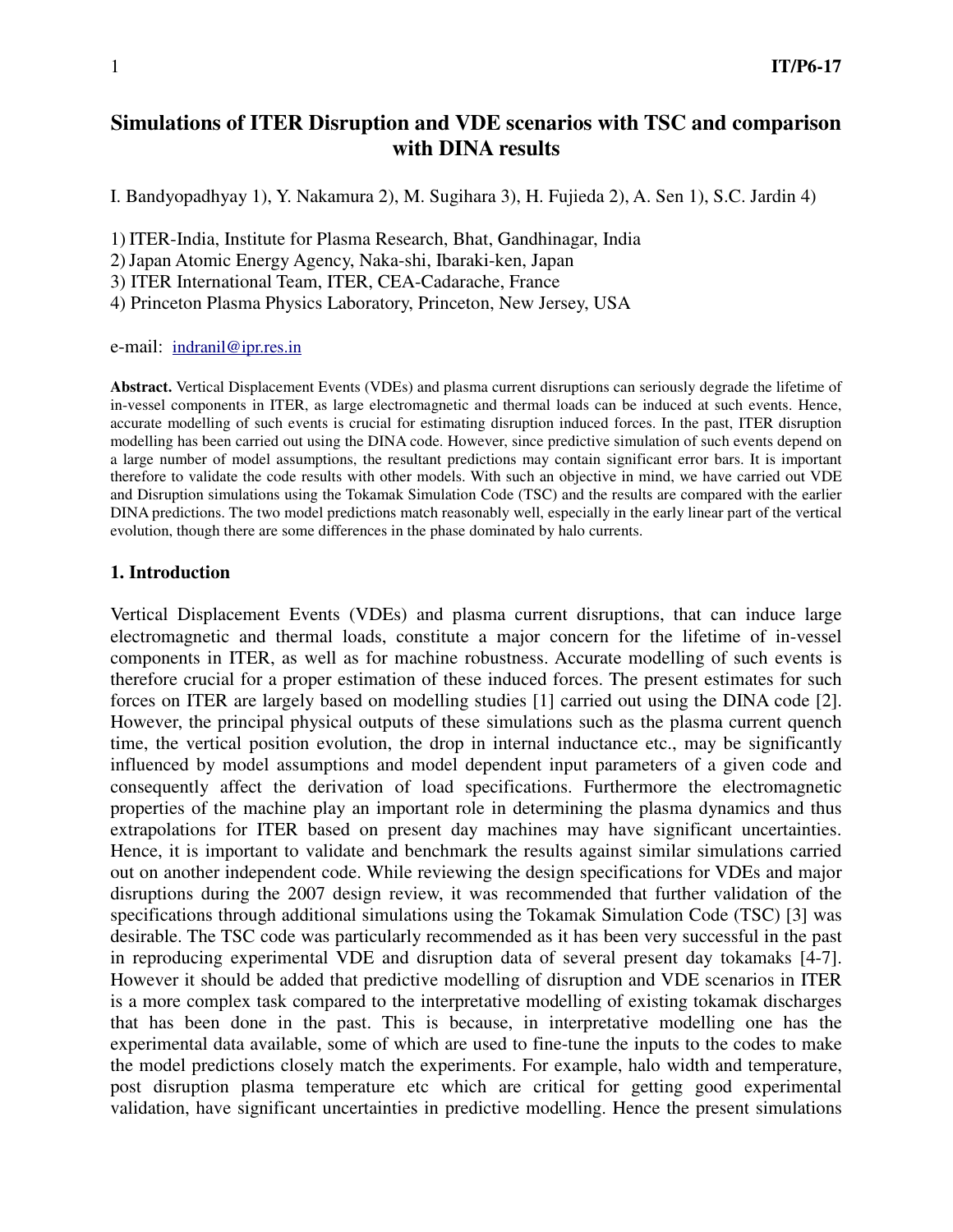are aimed at primarily defining an error bar on the estimates of the predictions by DINA of the halo currents and forces arising during these events.

In this paper we present the simulation results for major disruptions (MD) and VDEs in ITER using the TSC code and its comparison with the earlier DINA results. In all these simulations, the initial plasma is taken according to ITER operational scenario 2 end-of-burn (EOB) specifications (15 MA) [8]. Some of the critical plasma parameters used in these simulations are given in Table 1. For the MD simulations, the plasma current quench is triggered by a beta quench simulated by dropping the central electron temperature artificially (no transport is calculated) from an initial  $\langle T_e \rangle = 8.8$  keV to 6.0 eV in a time of 1 msec. In the VDE simulations, the vertical position control is switched off and the plasma is allowed to move vertically till the edge safety factor  $(q_{95})$  reaches a value of 1.5. At that point the beta crash is initiated in the same way as in the MD case, with the difference that while the post crash temperature is kept at 6 eV for the fast current quench it is kept at 50 eV for the slow current quench.

|                                  | <b>Major disruptions</b> | <b>VDEs</b>                         |
|----------------------------------|--------------------------|-------------------------------------|
| <b>Thermal Quench (TQ) phase</b> |                          |                                     |
| TQ onset condition               | Specified time           | Specified edge q                    |
| Beta drop at TQ                  | 0.7                      | $\leftarrow$                        |
| Time duration of beta drop       | 1 msec                   | $\leftarrow$                        |
| Time duration for current        | $100 \mu$ sec            | $\leftarrow$                        |
| flattening                       |                          |                                     |
| Change of li                     | $-0.2$                   | $\leftarrow$                        |
| Time duration of helicity        | 2 <sub>msec</sub>        | $\leftarrow$                        |
| recovery                         |                          |                                     |
| <b>Current Quench (CQ) phase</b> |                          |                                     |
| Electron temperature             | Fixed to 6eV during CQ   | Fixed to 6eV during CQ for fast CQ  |
| (including halo region)          |                          | Fixed to 50eV during CQ for slow CQ |
| Zeff                             | Fixed to 2 during CQ     | $\leftarrow$                        |
| (including halo region)          |                          |                                     |

Table 1: Some critical plasma parameters used during Major Disruptions and VDEs

In section 2, we highlight some of the important differences between the DINA and the TSC models that can potentially impact on the simulation results. The details of the simulation results are given in section 3 and the conclusions summarised in section 4.

## **2. Model differences**

There are some significant differences in the model assumptions of the two codes whose influence on the final results need to be ascertained. For example, one of the major differences in the two models is in the treatment of the halo current dynamics, which probably plays the most crucial role in the load calculation. In both the models, for disruption as well as for the VDE simulations, the plasma column is allowed to move vertically till it becomes limited as it touches the first wall (FW). At this point the halo current model is switched on, with a halo temperature constant at 6 eV. In the DINA model, the width of the halo region is calculated using semi-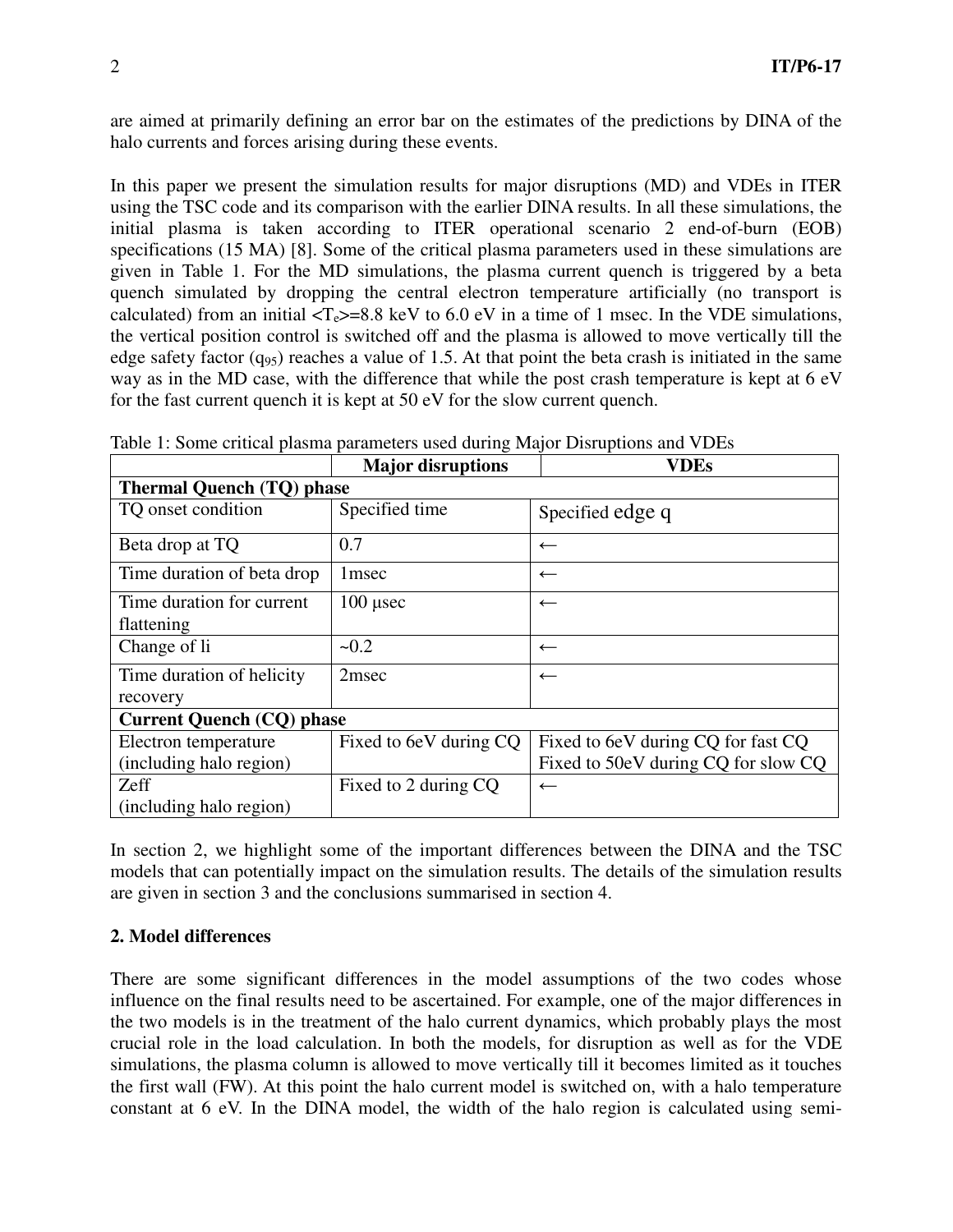

*Figure 1: Schematic of halo path as treated in DINA*

resistance). In TSC, conductors within the computational domain are treated as toroidal current carrying filaments with cross-sections equal to the grid size. To treat toroidally discontinuous



*Figure 2: Initial plasma equilibrium and the vessel/FW as modelled in TSC.* 

empirical analytic formula calibrated with JT-60U experiments, whereas it is set equal to 10% of the closed flux surface width in TSC. In DINA, the detailed halo current dynamics in the FW is not taken into account. Instead the halo current path between the two locations where the plasma touches the FW (Figure 1) is short circuited. Thus the poloidal halo current which flows through the halo region of the plasma, gets in and out of the conductor at the two ends where the plasma touches the FW, passing through a specified resistance path (usually zero

structures, e.g. the blanket modules in ITER, one can specify a large 'gap' resistance in these filaments to ensure that no toroidal currents flow through them. However if there is a poloidal current path existing between adjacent conductor filaments, then a poloidal current can flow with the resistance of the conducting path as defined by the connected contour of the filament centres and their resistivity. The inductance for this poloidal current path is determined by the geometry of the conducting structure assuming axisymmetry. Thus any important effects arising from the resistance and inductance of the poloidal halo current in the passive structures can be assessed more realistically in TSC simulations. Figure 2 illustrates the TSC model of the electromagnetic structure of ITER and the initial plasma equilibrium configuration. In the TSC description, to simulate the DINA model as closely as possible, a poloidally semi-continuous current path with very low resistance is provided through the FW in the top and bottom region against which the plasma leans during a vertical displacement. Note that, in practice the FW in ITER consists of the blanket modules which are poloidally discontinuous, but may nevertheless have a poloidal current path through the blanket supports and vacuum vessel. This model can be further improved in future to define more detailed poloidal current paths from FW to vessel through the support structures and back into the FW and finally to the plasma.

This can provide the detailed poloidal halo current distribution in the various FW support and vessel sectors, through which the halo currents can flow. Knowledge of such a distribution can help us arrive at more realistic estimates of the VDE and disruption halo induced forces and stresses on various ITER in-vessel components.

Another important model aspect which can influence the simulation results, especially the drop in the internal inductance, is the amount of current peaking and profile flattening immediately following the thermal quench. In DINA, this phenomenon is treated by introducing a helicity injection. In TSC, this is treated by using the "hyper-resistivity" model first introduced by Boozer [9], which is basically a phenomenological modelling of inherent three-dimensional turbulence effects into the two dimensional axi-symmetric model of TSC. In this model, the electric field in the plasma is expressed as:

$$
E + v \times B = \eta j - \frac{B}{B^2} \nabla \left( \lambda \frac{\nabla J_{||}}{B} \right)
$$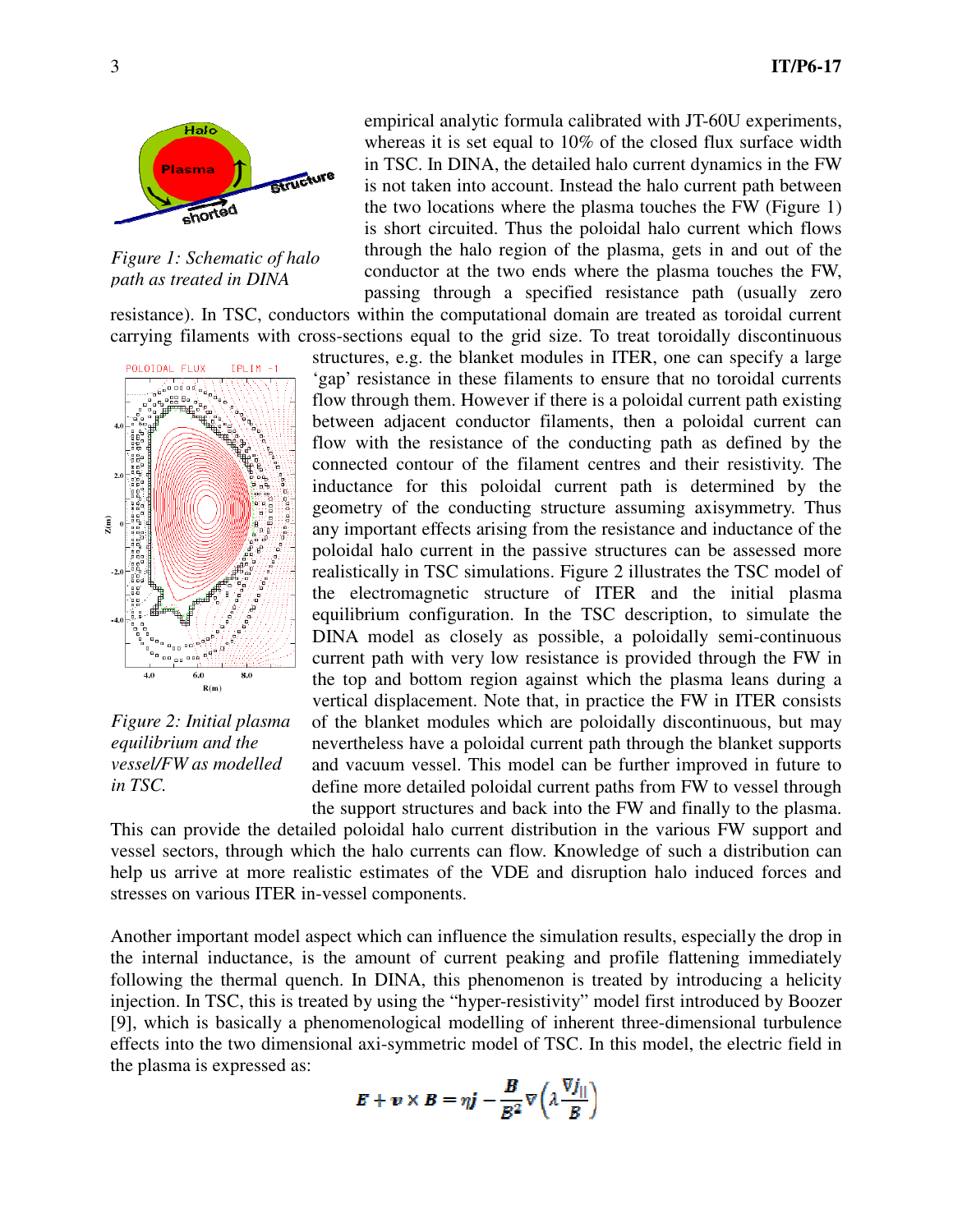where  $\lambda$  is the hyper-resistivity term. In the TSC simulations, the hyper resistivity term is switched on immediately after the beta crash, since the Boozer model is valid for low beta plasmas. The value of  $\lambda$  is adjusted till one gets a good match of the amount of the current peaking as obtained with DINA.

#### **3. Comparison of the modelling results**

#### **3.1 Disruption Simulations**

While modelling major disruption, the TSC simulations are started at the 6 millisecond point of the DINA simulations, as all plasma parameters prior to that are assumed stationary. The initial plasma equilibrium is formed as specified by ITER inductive scenario 2 EOB case and then the shape and position control are switched off. Before the crash both DINA and TSC start off with a centrally peaked temperature profile with  $\langle T_e \rangle = 8.8 \text{ keV}$  (exact profile shapes used in the two models may have some differences), which is brought down in 1 millisecond to 6eV and is kept flat after the crash in both the models. Immediately after the beta crash, the plasma undergoes a



*Figure 3: Plasma current and (right) plasma vertical position evolution in DINA (blue) and TSC (red) simulations* 

current profile flattening resulting in a drop of the internal inductance l<sub>i</sub>. Figure 3 shows a comparison of the evolution of the plasma vertical position and current quench in the TSC and



*Figure 4: Internal inductance li(3) evolution in TSC and DINA models.*

DINA simulations. The vertical position grows exponentially till about 100 cms, though slower in TSC than in DINA, beyond which it grows more or less linearly in both the models. The plasma current quench in the two models also agree reasonably well, especially in the initial part of the evolution till about 20 milliseconds, including the initial current peaking immediately following the thermal quench. In TSC, the hyper-resistivity model is applied for 2 milliseconds immediately following the thermal quench, during which the plasma current rises to about 16.3MA, nearly same as that obtained using the helicity injection model of DINA. After the initial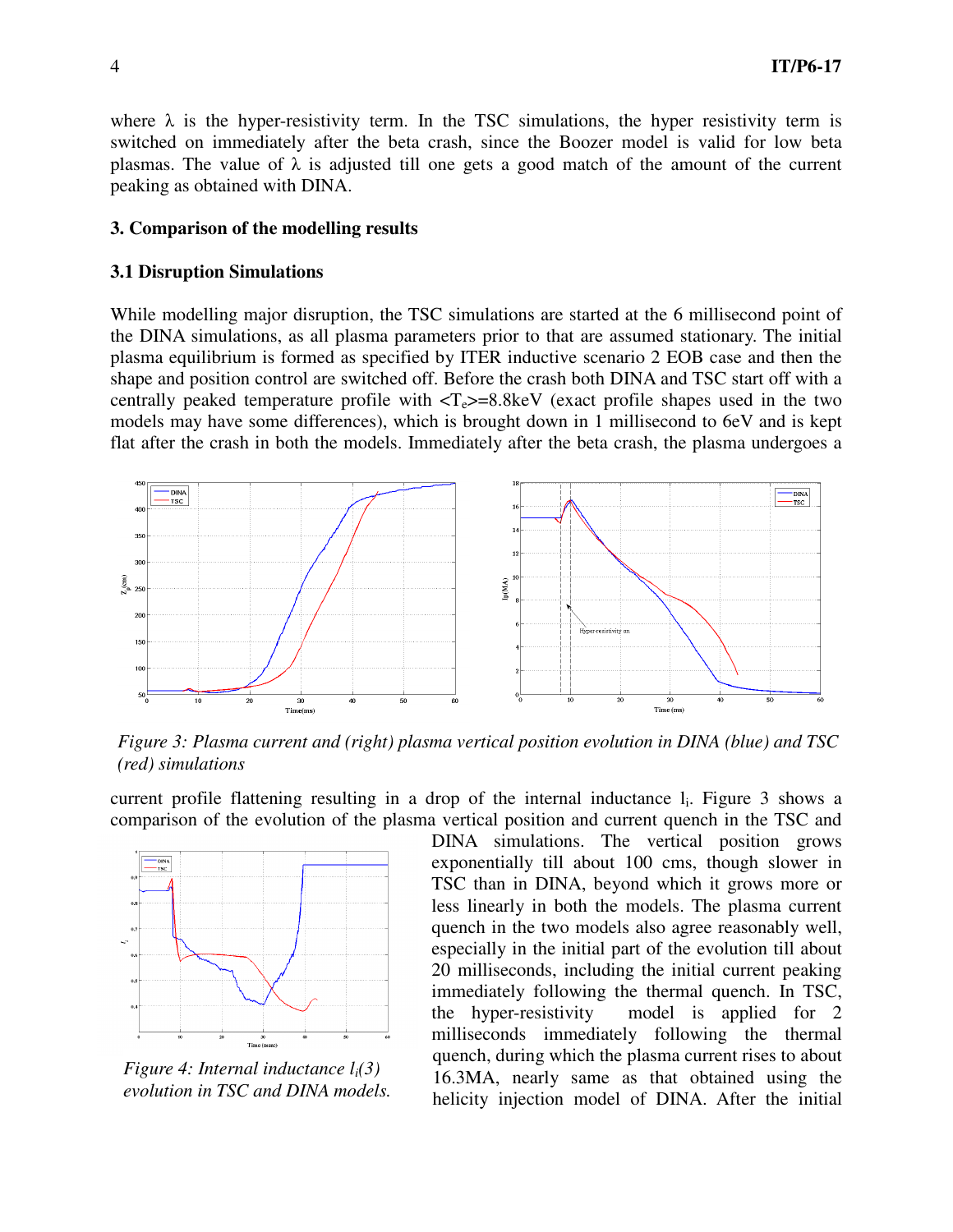peaking, the plasma current initially decays in both the models in approximately an exponential manner with a time constant of about 30 milliseconds. However, the evolution of the plasma current profile is somewhat different in the two models as shown in the internal inductance  $(l_i(3))$ evolution in figure 4. In TSC, along with the thermal quench, there is a more pronounced initial short profile peaking. Thereafter, during the current (amplitude) peaking, the amount of profile flattening in TSC is somewhat more than that in DINA. After the thermal quench, l<sub>i</sub> drops from about 0.85 to 0.57 in TSC which is somewhat larger than that in DINA (after the drop li~0.67 in DINA). This difference could be reduced by adjusting the hyper-resistivity parameter in TSC, but that causes a reduced peaking in the current amplitude. In DINA, after the initial fast drop, l<sup>i</sup> continues to drop at a slower rate till it reaches a value of about 0.4 at around 30 milliseconds and then starts increasing again. In TSC, on the other hand, after the initial flattening, the profile remains more or less stationary for some time before it falls again and only in the terminal stages of the disruption does it show signs of peaking. This difference in the current profile evolution is not very well understood at present and may have its origin in the difference of the halo current treatment in the two models.

Also as seen in Figure 3, beyond 20 milliseconds DINA shows a much faster (more or less linear) plasma current decay up to about 40 milliseconds, whereas in TSC simulations the exponential



*Figure 5: Evolution of poloidal halo current in TSC (red) and DINA (blue).* 

current quench continues till about 30 milliseconds and only thereafter shows a faster final current termination. This difference in the quench behaviour is probably due to the difference in the halo current treatment in the two models. It is to be noted that beyond 20 milliseconds, in both the models, the plasma becomes limited and halo currents start to flow in the plasma as well as the FW. In TSC, once the halo current starts flowing, the vertical evolution of the plasma column as well as the current quench is initially slowed down before a final faster current termination. Figure 5 shows the evolution of the poloidal halo currents in the two models. The peak halo current in TSC is about 1.6MA compared to

about 870kA in DINA with the rise and decay of the halo current being significantly faster in TSC. The halo current amplitude in TSC is about 1.8 times higher, which within the limitations inherent in the assumptions of the two models, is indicative of the uncertainties in the prediction of vessel forces in ITER and the error bar.

## **3.2 VDE Simulations**

For the VDE scenarios in ITER, both the upward (UW) and downward (DW) VDEs have been modelled in which the plasma column is initially displaced vertically about 20 cms up or down respectively from the nominal vertical position. The vertical position control is then switched off, all PF coil currents are kept constant and the plasma column is allowed to move vertically till it becomes limited and starts shrinking. As it has been predicted [10] that in ITER VDE scenarios, the final thermal quench would happen when the edge safety factor reaches a value of  $q_{95}$   $\sim$  1.5, the same is simulated in both the TSC and DINA models by dropping the plasma temperature from  $\langle T_e \rangle = 8.8$ keV to 6eV in fast current termination (or 50 keV in slow current termination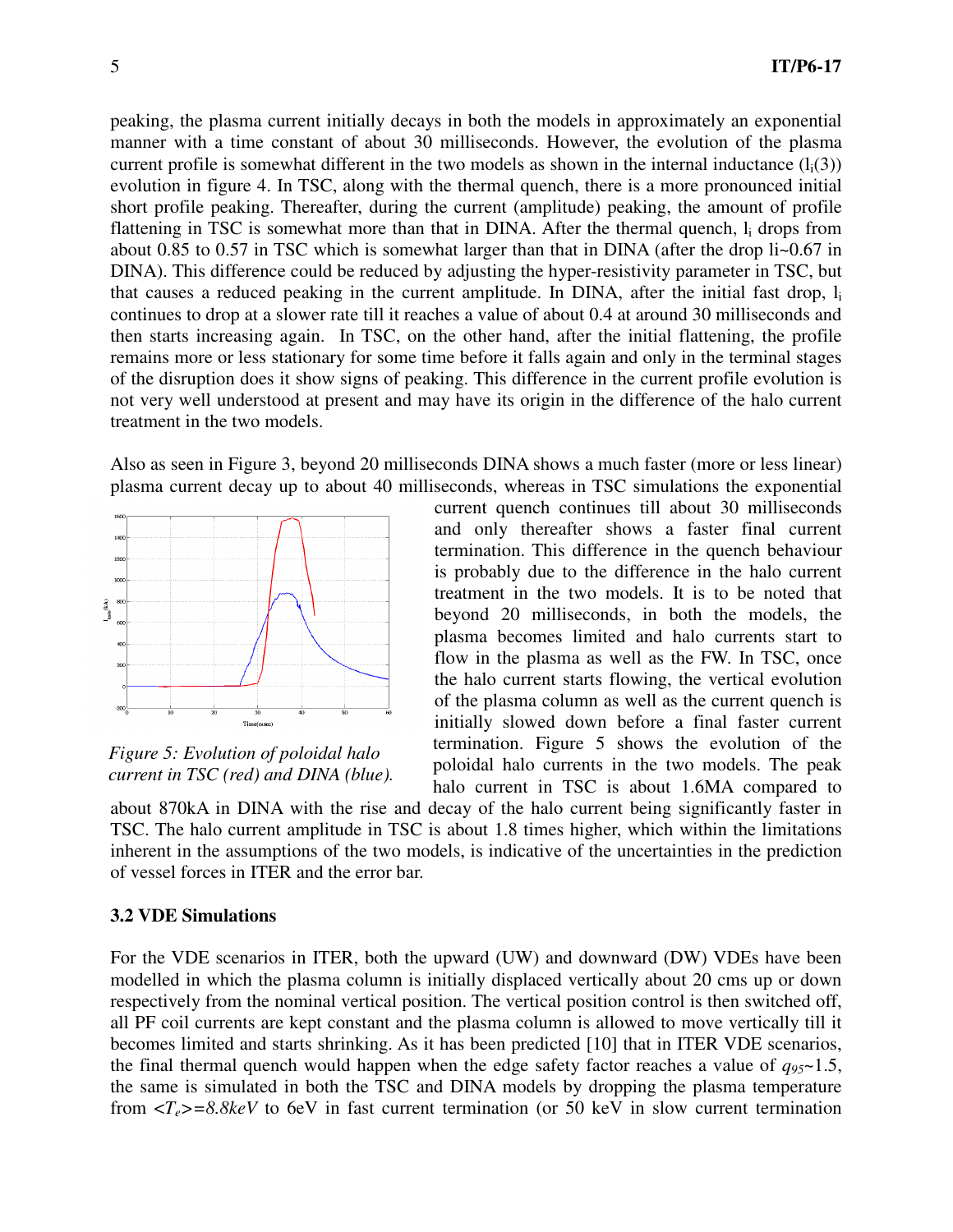

*Figure 6: Evolution of the plasma separatrix in the UW and DW VDE cases.* 

scenario). Figure 6 shows the evolution of the plasma separatrix in the DW and UW VDE cases. In general, there is good agreement between the models simulating the VDE scenarios, especially in the early part of the vertical evolution, highlighted in the plasma vertical position and safety factor plots shown in Figure 7. In the UW VDE case for example, the plasma become limited from about 600 milliseconds till which time the safety factor increases almost identically in both the models from about 2.9 to about 3.3, thereafter decreasing rapidly as the limited plasma starts shrinking. In TSC it takes about 19 milliseconds more than in DINA



*Figure 7: Vertical plasma position and safety factor (q95*) evolution *in the DW (solid) and UW (dashed) VDE cases.* 



*Figure 8: Plasma current (thin curves) and halo current (thick curves) evolution in DW VDE case.* 

for *q95* to reach 1.5 when the beta collapse is initiated. In the final disrupting phase, the plasma vertical motion in TSC is slightly slower than in DINA, analogous to the MD case. This can be attributed to the fact that during this phase large halo currents start flowing and the differences in the halo current model is possibly responsible for this. In the DW VDE case also, there is very good agreement in the  $Z_p$  and  $q_{95}$  evolution in the two models, though *q95* decays more or less monotonically in both diverted and limited phase of the evolution. In TSC, the plasma column moves further by about 15 cms thereby taking about 33 milliseconds more time before *q95* reaches 1.5. In DINA, it takes about 40 milliseconds for  $q_{95}$  to go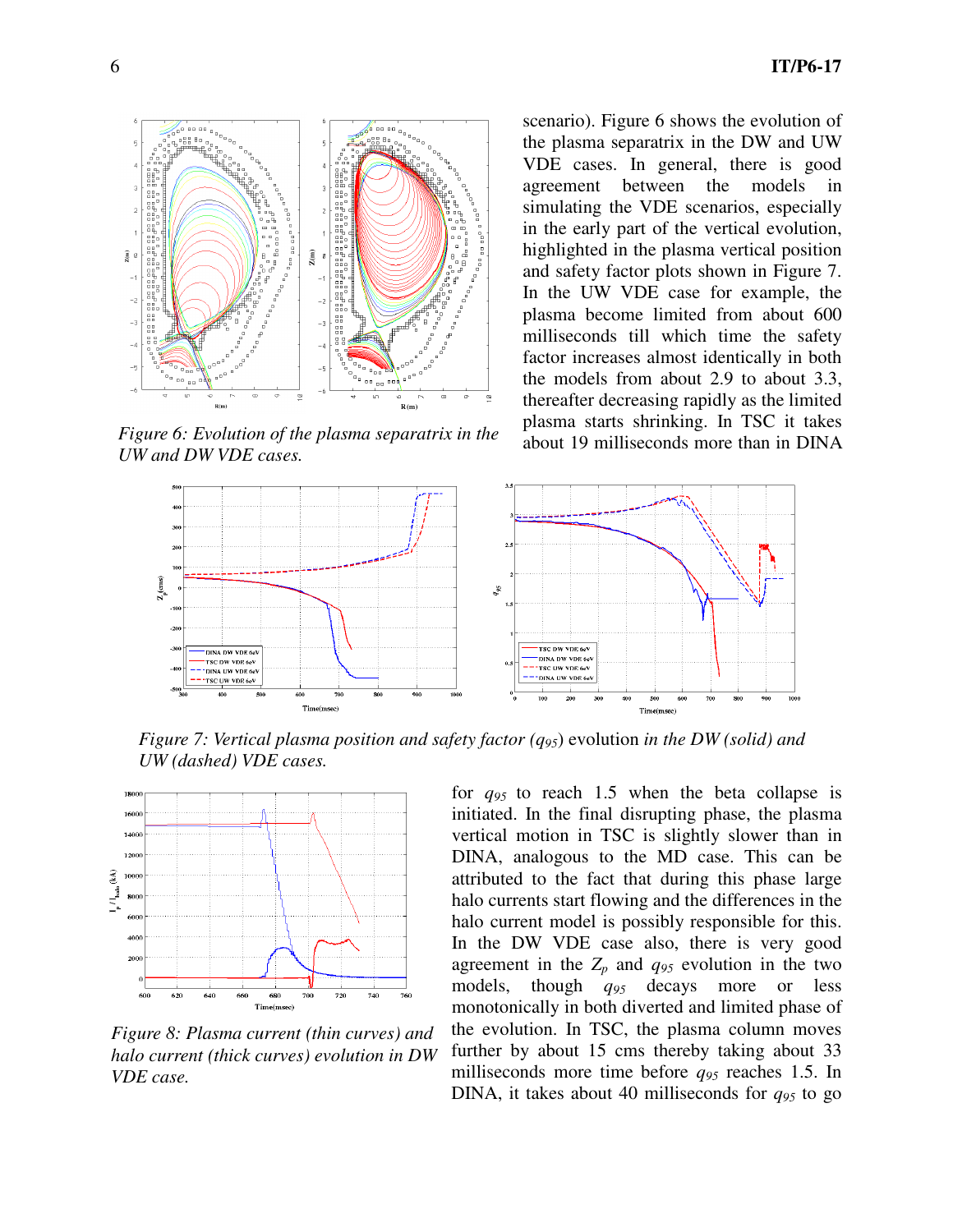from 2 to 1.5, whereas it takes about 70 milliseconds in TSC for the same. Figure 8 shows the evolution of the plasma and halo currents in the DW VDE case, the UW case also shows similar behaviour. The current peaking in TSC is slightly smaller than in DINA (16 MA as against 16.4 MA) which is similar as in MD simulations and is due to the difference in modelling of the profile flattening. The peak halo current magnitude in TSC in the DW VDE case is about 3.6MA, about 20% higher than in DINA (3.0MA). In the UW VDE case TSC shows a peak halo current of about 1.5MA as against 1.1 MA in DINA. However, in both the cases the duration of the halo current near its peak is larger in TSC  $(-27 \text{ ms})$ , which is about 60% more than in DINA (16ms).

### **4. Conclusions**

To summarise the results, simulations of major disruptions and VDEs for reference scenario 2 EOB has been carried out using TSC for validating the earlier simulations carried out in DINA. Considering the differences in the two models, the results match reasonably well for both the MD and VDE simulations, especially in the early linear part of the plasma evolution. In the MD case, the simulations match in the current quench rate for the early part of the disruption, but differences exist thereafter in the halo current phase in which the plasma quench in TSC is somewhat slower. The amplitude of the halo current shown in TSC simulation is between 20-80% higher in the MD and VDE cases. Also the duration of the halo current in the VDE case is about 60% more. This difference highlights the difficulty in predictive modelling of the disruption and VDE scenarios for ITER and is indicative of the error bar that one needs to put for the force predictions. Also we would like to point out that the model simulations presented here are a somewhat simplistic representation of the actual scenario that is likely to occur in ITER. For example, the halo current path through the FW is short circuited in DINA and to model this in TSC, the conductor resistance has been kept close to zero. Whereas this simplification may not have much of an impact on the plasma quench dynamics and the overall halo current magnitude, it is important to know the detailed halo current distribution in the FW in order to ascertain the force distribution in various FW components. In practice the FW in ITER consist of the blanket modules which are poloidally discontinuous, but connected to the vessel through electrically conducting supports. Thus, to model the detailed halo current distribution more accurately through the FW, support structure and vessel, one needs to put a more detailed electromagnetic model in TSC. Moreover, the plasma current decay would also depend strongly on the post disruption plasma temperature. In both DINA and TSC models, the plasma temperature prior to disruption is kept constant at  $\langle T_e=8.8 \text{keV}\rangle$  and the post disruption temperature is kept constant at 6 eV. However, as the plasma column slowly evolves vertically in about 700-800 milliseconds in the UW or DW VDE cases, the plasma temperature would gradually decrease, especially once the plasma becomes limited. Also the post disruption temperature would be largely decided through impurity transport as well as Joule heating, which has been ignored in the present modelling. Thus accurate current quench rate could be obtained by simultaneous self-consistent calculation of appropriate transport in the disrupting plasma.

\*\* This report was prepared as an account of work by or for the ITER Organization. The Members of the Organization are the People's Republic of China, the European Atomic Energy Community, the Republic of India, Japan, the Republic of Korea, the Russian Federation, and the United States of America. The views and opinions expressed herein do not necessarily reflect those of the Members or any agency thereof. Dissemination of the information in this paper is governed by the applicable terms of the ITER Joint Implementation Agreement.